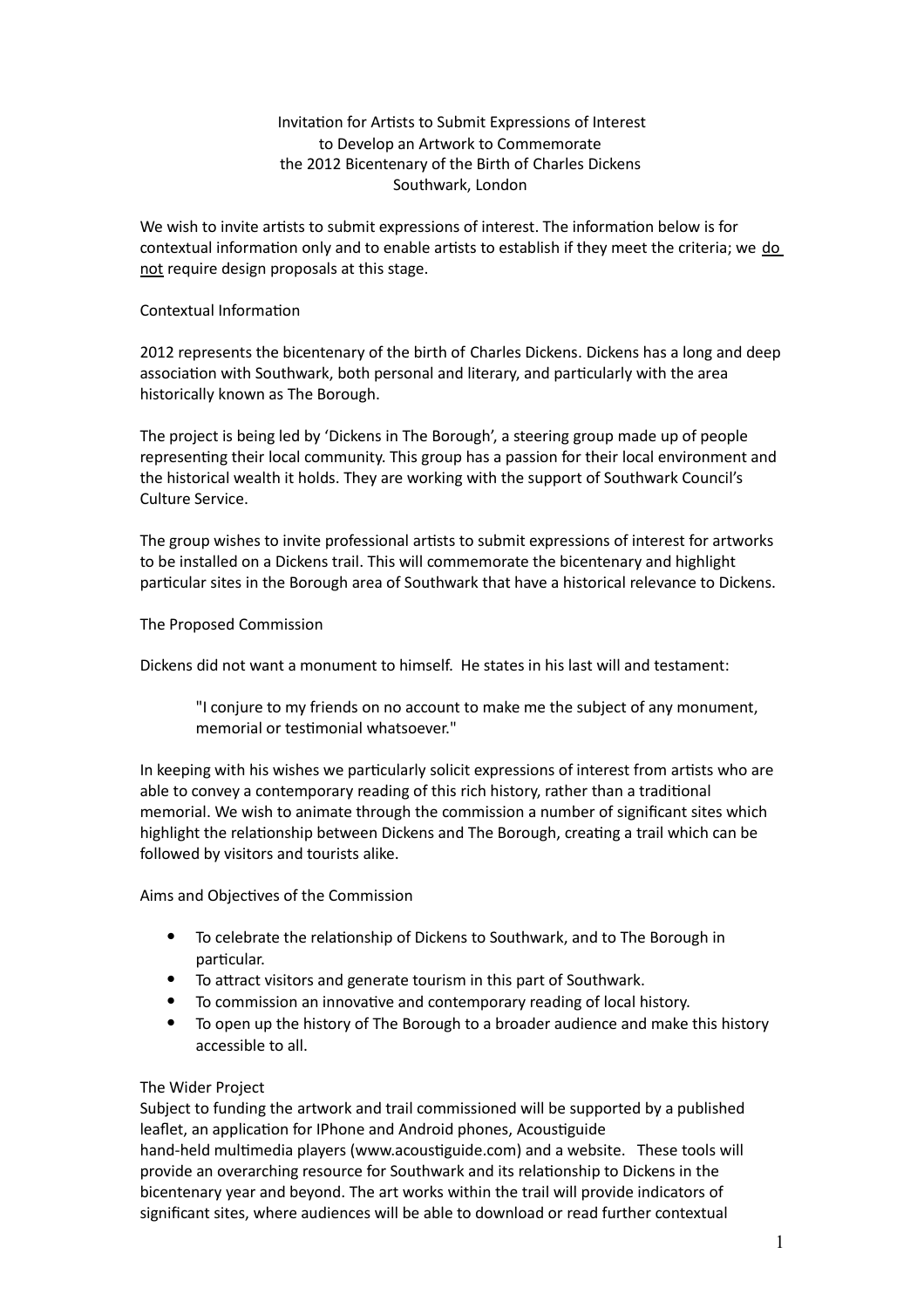information as well as viewing the art work. Artists are welcome to exploit these aspects of the proposal should they see a multimedia link with their practice.

nes Street Southwark Monument **Billingson Bridge** ondon Pool of **Bridge** London Southwark Cathedral C Southwark Guy's Hospital OThe George Inn OThe Marshalsea OSt. George's Church **Kings Bench**  $St$ ant Prison **The Borough Borough Rd**  $\circ$ Horsemonger **Lane Gaol** am

The Commission Sites and Context

Extract of map courtesy of David Perdue http://charlesdickenspage.com/index.html

Six key sites for public art have been identified. The most significant of these is a newly pedestrianised public space in Tabard Street which links St George the Martyr – "Little Dorrit's Church" - with the site of the Marshalsea prison where Dickens' father was imprisoned for debt in 1824. The steering group have prioritised this site and would like the artist to use this space as the focus for a significant permanent artwork.

- 1. The church of St George the Martyr, which is one of the few Grade II\* listed buildings in The Borough. It sits at the junction of the most important Roman road, Watling Street, which runs east to west across Great Britain. It was rebuilt in 1734 and is commonly known as 'Little Dorrit's Church' after the character in Dickens' tale of the same name, who was christened there. It was in this same church that she slept in the vestry when she was locked out of Marshalsea Prison, and later where she was married to Arthur Clennam. In the bottom right-hand corner of the modern stained glass window at the east end of the church is a representation of Little Dorrit wearing a poke hat.
- 2. The site of Marshalsea Prison, where Little Dorrit was born and where Dickens' own father was imprisoned, is just to the north of St George the Martyr. The only part of the prison which survives is the original prison wall at the north side of the churchyard.
- 3. Nancy's Steps, the steps that used to lead down to the river to the west of London Bridge were known as 'Nancy's Steps'. It was on the steps of the old bridge that Nancy's fateful meeting with Mr Brownlow and Rose Maylie took place in Oliver Twist. Here she betrayed Fagin, Sikes and Monks and was overheard by Noah Claypole. When Sikes learned what she had done, he murdered her.
- 4. Dickens himself lodged in Lant Street and this street later became the home of the fictional character Bob Sawyer in The Pickwick Papers.
- 5. The former site of Horsemonger Lane Gaol, which until 1878 stood where Newington Gardens is now. Dickens came to the gaol and witnessed the public execution of Frederick and Maria Manning, a husband and wife who had murdered Mrs Manning's lover.
- 6. The Kings Bench Prison was for debtors or for people who had been convicted of libel. It was reputed to be a squalid prison and overcrowded. This often resulted in outbreaks of typhus fever.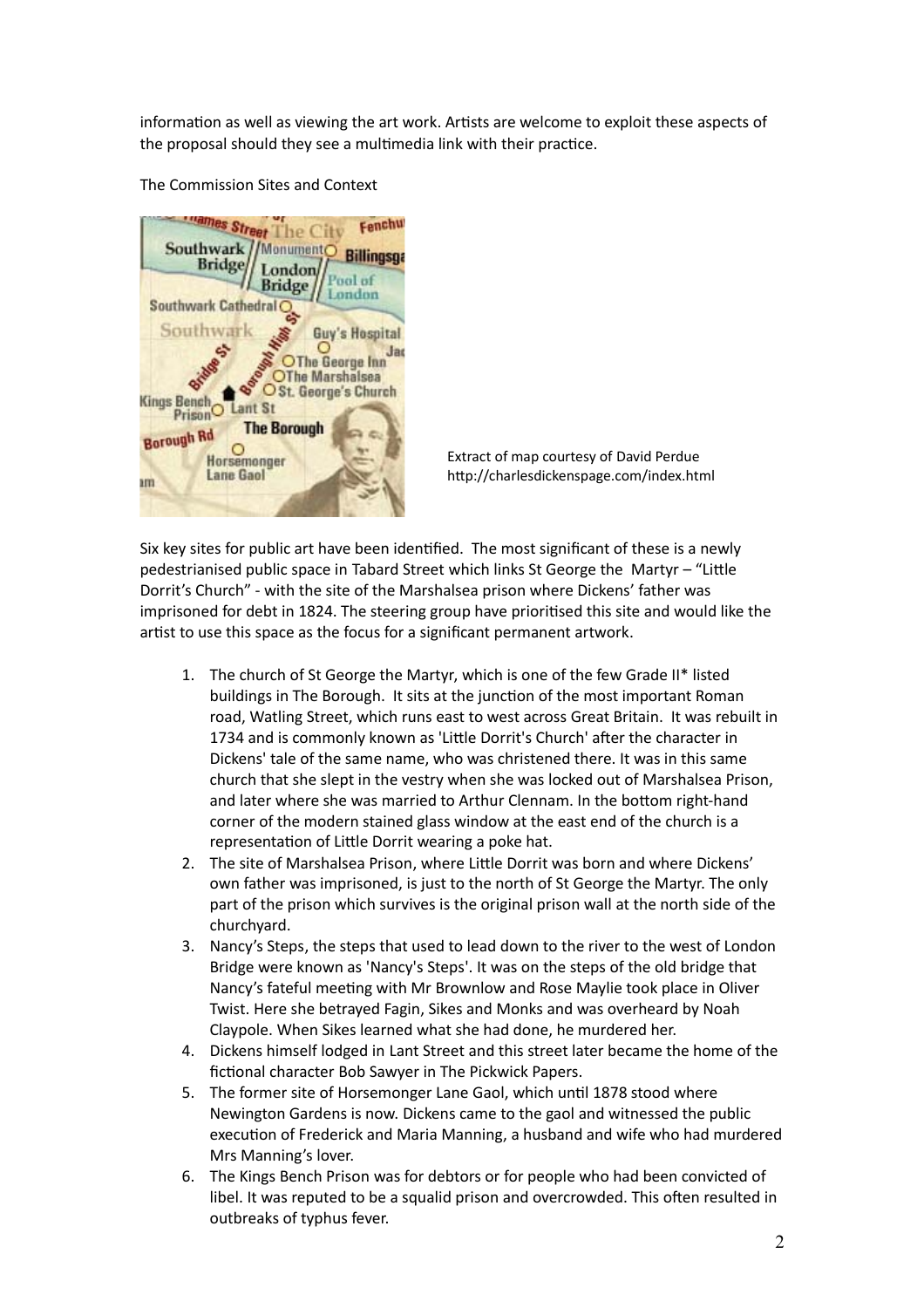As well as these six key sites there are a number of smaller references to Dickens which would maintain momentum along the proposed trail, through street names which have taken their inspiration from Dickens and his characters. The scale of the works for the six major sites and the smaller potential sites and the frequency of their appearance are at the discretion of the artist.

Due to the function of some of the above locations it is important that the individual works are able stand alone independently of the trail as well as providing a narrative to those walking the trail.

The three shortlisted artists will be given a book published by Local Studies and Archives called Charles Dickens and Southwark, which will give a more comprehensive account of the associated history. These three artists will also have access to artefacts available through the Cuming Museum collection and the Charles Dickens Museum library and archive.

## Site Restrictions

It should be borne in mind that The Borough where much of the work will be sited is a very historic part of Southwark and much of it is a conservation area. Stricter standards and controls will therefore be applied to protect the character of the area. Planning consent is likely to be required, dependant upon the proposal, and special restrictions will apply to listed buildings.

#### Form!and!Materials

We are seeking an imaginative response to this project and welcome a contemporary approach in terms of form. The work can be executed in any material, although the group does seek to commission permanent (minimum 15 to 20 years lifespan), rather than temporary works.

Artists should be aware that these works are likely to be stolen if they are made of valuable metals, and methods of installation which discourage potential thieves need to be incorporated in the designs. The artworks will also need to be durable to external elements, damage-resistant as far as is practical, low maintenance and easily cleaned.

#### Budget!

The 'Dickens in The Borough' group currently has 10% of the total project budget in place for this project which will be used to lever in additional funds. We believe that this is a very attractive project which will appeal to both private and public sponsors, as well as to philanthropic donors.

The target fundraising budget is  $£150,000$ . This is the total budget and includes the winning artist's fee, production of the artworks, and installation.

The project is being advertised prior to the full target budget being realised, as we wish to utilise the selected design to illustrate the project proposal to potential funding sources.

It is likely that the winning artist will be contracted in stages as funding is obtained. $-$ 

#### Outline Timetable

| Expressions of Interest submitted | 2011<br>∼™<br>July |
|-----------------------------------|--------------------|
|                                   |                    |